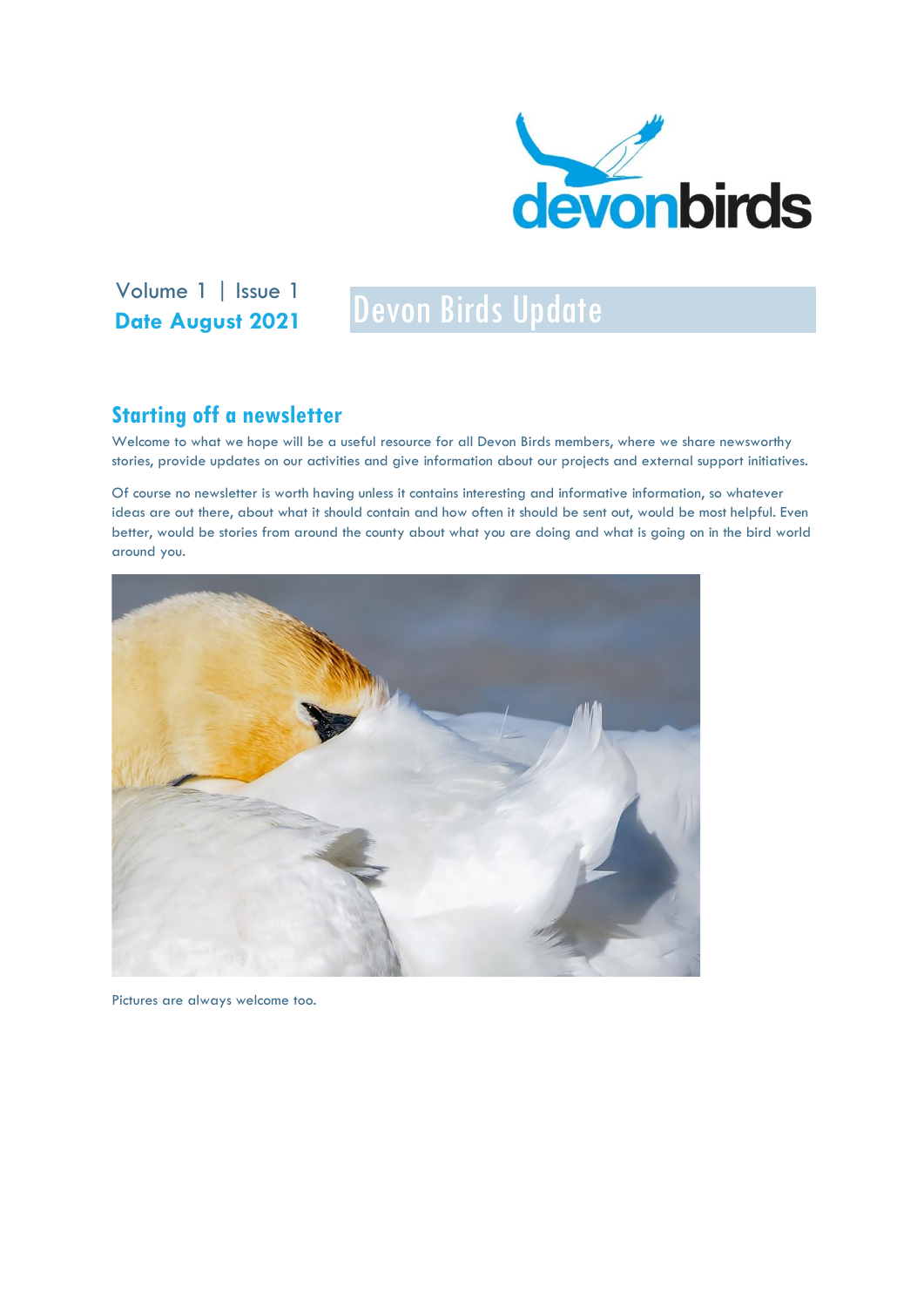### **We have signed the pledge**



We were asked by the North Devon Biosphere and Devon County Council to support the Nature Recovery Declaration and their "Pledge for Nature" initiative.

Our Chairman, Nick Armstrong signed on behalf of Devon Birds, but anybody can find out more and make a pledge for nature using the following link

[https://www.biosphere.org.uk/pledge-for](https://www.biosphere.org.uk/pledge-for-nature/about)[nature/about](https://www.biosphere.org.uk/pledge-for-nature/about)

## **We are supporting the Barn Owl Trust**

The Barn Owl Trust recently contacted us seeking a grant to help them with their work in the conservation of Barn Owls across the country. The Barn Owl Trust is a small Devon Based charity and we were pleased to help them by paying for the seed and the ploughing of their winter bird feed crop.

More details about the trust and its work can be found using the following link [the barn owl trust](http://www.barnowltrust.org.uk/)

There will be an opportunity for members to attend one of their walks in the near future. Watch out for this on the website.

# **The RSPB have opened booking for their Avocet Cruises on the Exe Estuary over the winter.**

The RSPB have asked us to tell members about the winter cruises on the Exe Estuary , starting in November 2021 and continuing to March 2022.

There are a range of different cruises on offer, from birdwatching, to photography instruction, followed by a cruise.

Details can be found on the following link

RSPB:<https://rspbexeestuary.eventbrite.co.uk/>